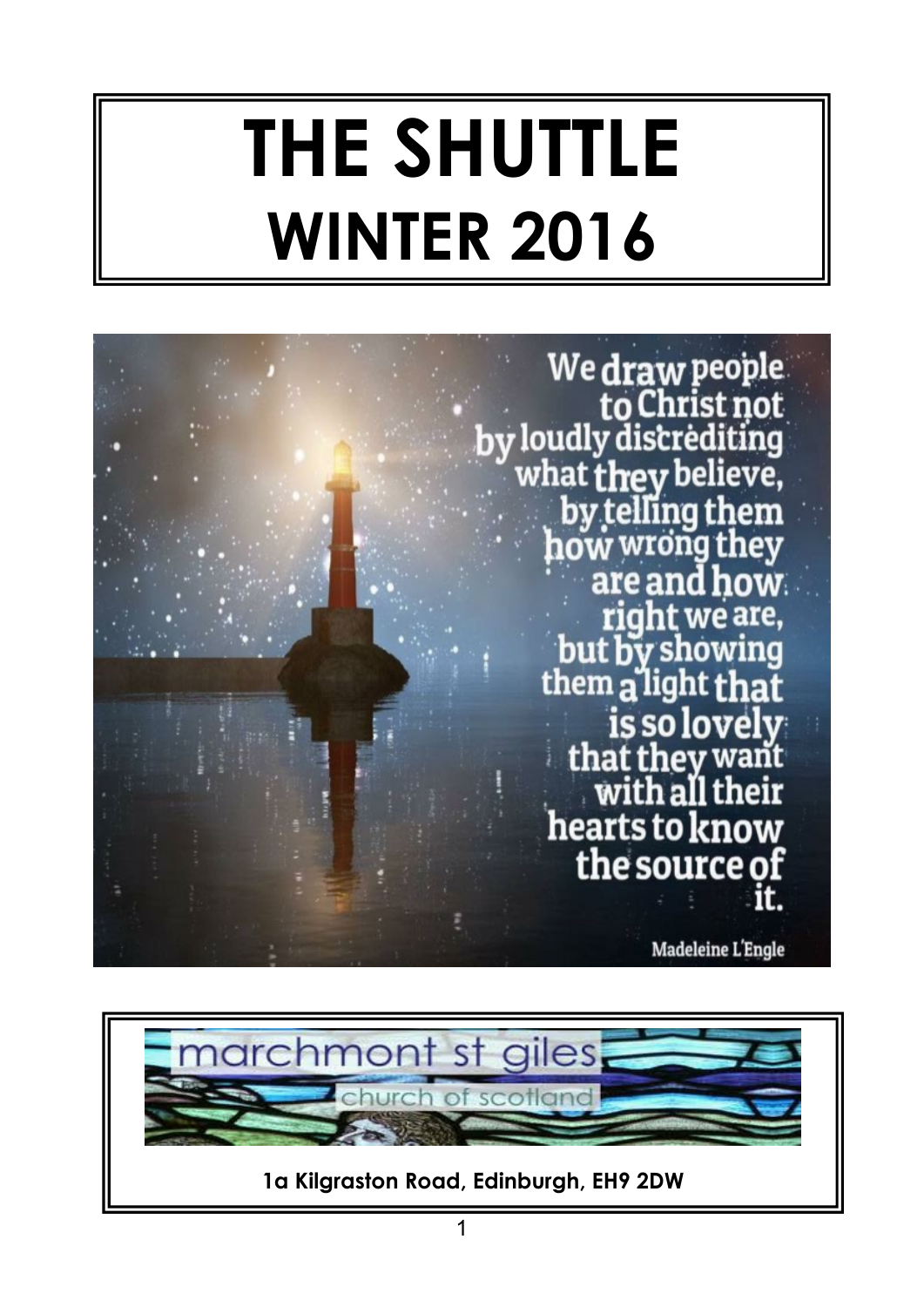#### **Meeting Matters**

#### **Every Saturday**

 10 - 12pm Morning Coffee (**except 24/12 to 07/01) Every Tuesday**

10.00 Prayers & Reflection South Transept

- 11 9.50 am Early Family Service
	- 10.30 am Nine Lessons and Carols
- 13 7.30 pm Guild More Christmas Celebrations
- 18 10.30 am Nativity and Gift Service
- 19 10.00 am Toddler Church Nativity
- 23 10.30 am Christingle Preparation

#### **Christmas Eve**

24 4.00 pm Christingle Service 11.00 pm Community Carol Singing 11.30 pm Watch-night Service

#### **Christmas Day**

25 10.00 am Family Service

#### **Hogmanay**

31 7.30 pm HOGMANAY CEILIDH (see page 9)

#### **January 2017**

- 1 10.30 am Family Service
	- 11.30 am Holy Communion Side Chapel
- 7 2.30 pm Junior Church and families Epiphany Party
- 8 9.50 am Early Family Service
- 10.30 am Morning Epiphany Service
- 15 9.50 am Early Family Service
- 10.30 am Morning Service
- 16 10.00 am Toddler Church
- 17 2.30 pm Guild Ho Chi Minh City, Viet Nam Myra Wattie.
- 21 2.30 pm Kids Club
- 22 9.50 am Early Family Service
	- 10.30 am Morning Service
- 29 9.50 am Early Family Service
	- 10.30 am Morning Service

#### **February**

- 5 9.50 am Early Family Service
	- 10.30 am Morning Service Contributions for the February issue of The Shuttle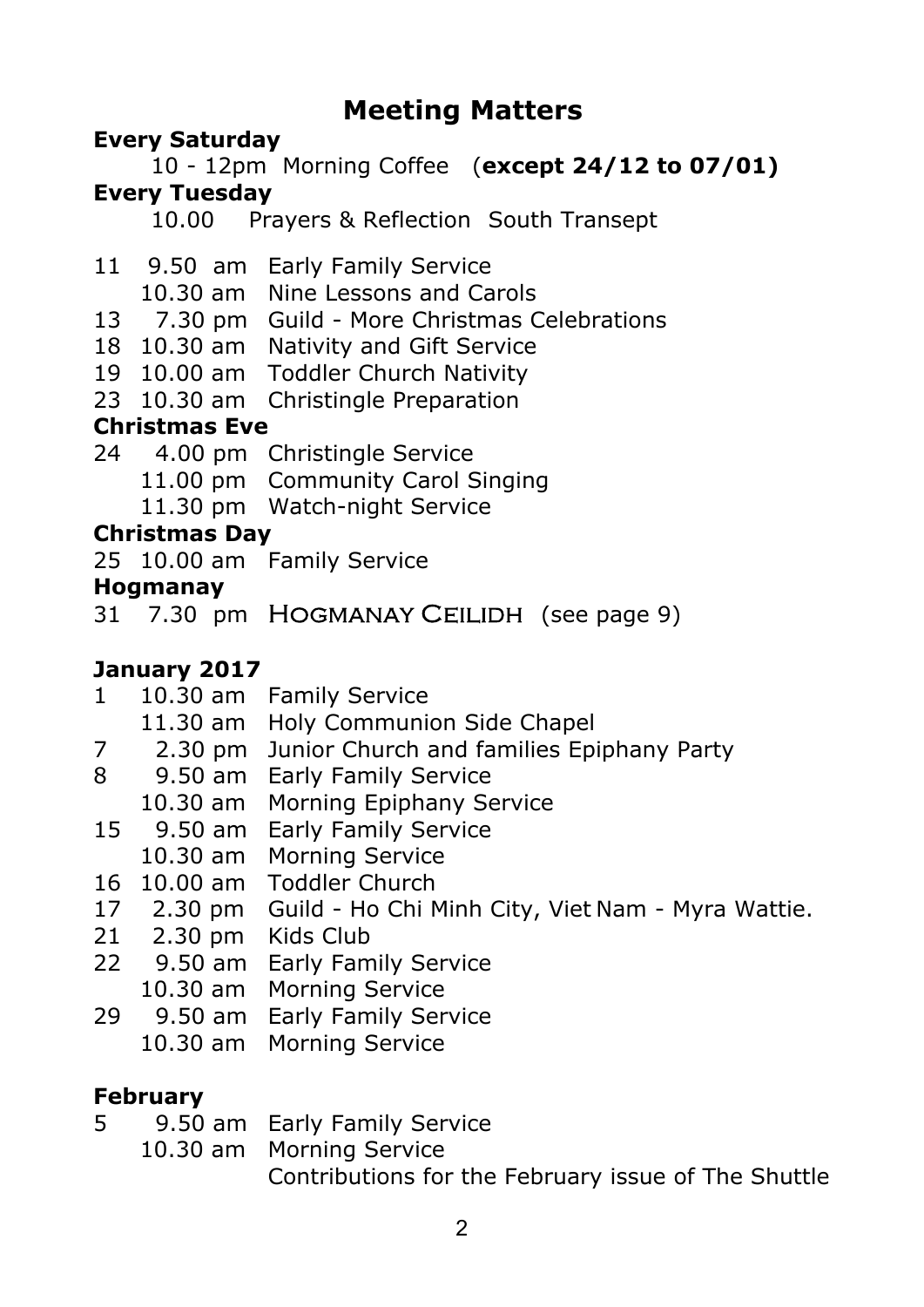## **Reflections**

These are world famous words which Christina Rossetti wrote when asked to write a Christmas poem:

What can I give Him, Poor as I am? If I were a shepherd I would bring a lamb. If I were a Wise Man I would do my part, Yet what can I give Him? Give my heart.



Christmas is an opportunity to incorporate our faith in both word and action, as a reflection of the love for those closest to us and also the stranger, in the face of the most vulnerable.

Giving gives full meaning to the Christmas Spirit of shepherd, wise men, angels and the Eternal Spirit of God. Each gave of what they had to the birth and to celebrate God on earth, the Incarnation. But as we look out and pass by the rank materialism which seems to increase year on year, it is a challenge to each of us to achieve a balance, between excess to keep up appearances and a Scroogelike mentality; neither which serves our souls nor the Christian faith well at all

To catch the real meaning of the spirit of Christmas, we need only drop the last syllable, and it becomes the Spirit of Christ. So, in the same way that the shepherd gave a lamb and the wise men took part in the story of salvation; how do we give of our hearts?

We too must make that journey to the place of the birth; each in our own way finding a path to experience the miracle of birth and the promise of God with us – Emmanuel – in our lives. Some of us make that journey early in life, while others take a little longer, but God calls us to stand by that manger and behold the glory of God. That glory is not surrounded by fine palaces and official announcements heard by great crowds, but in stables, in mangers, by heavenly heralds to lowly, smelly shepherds.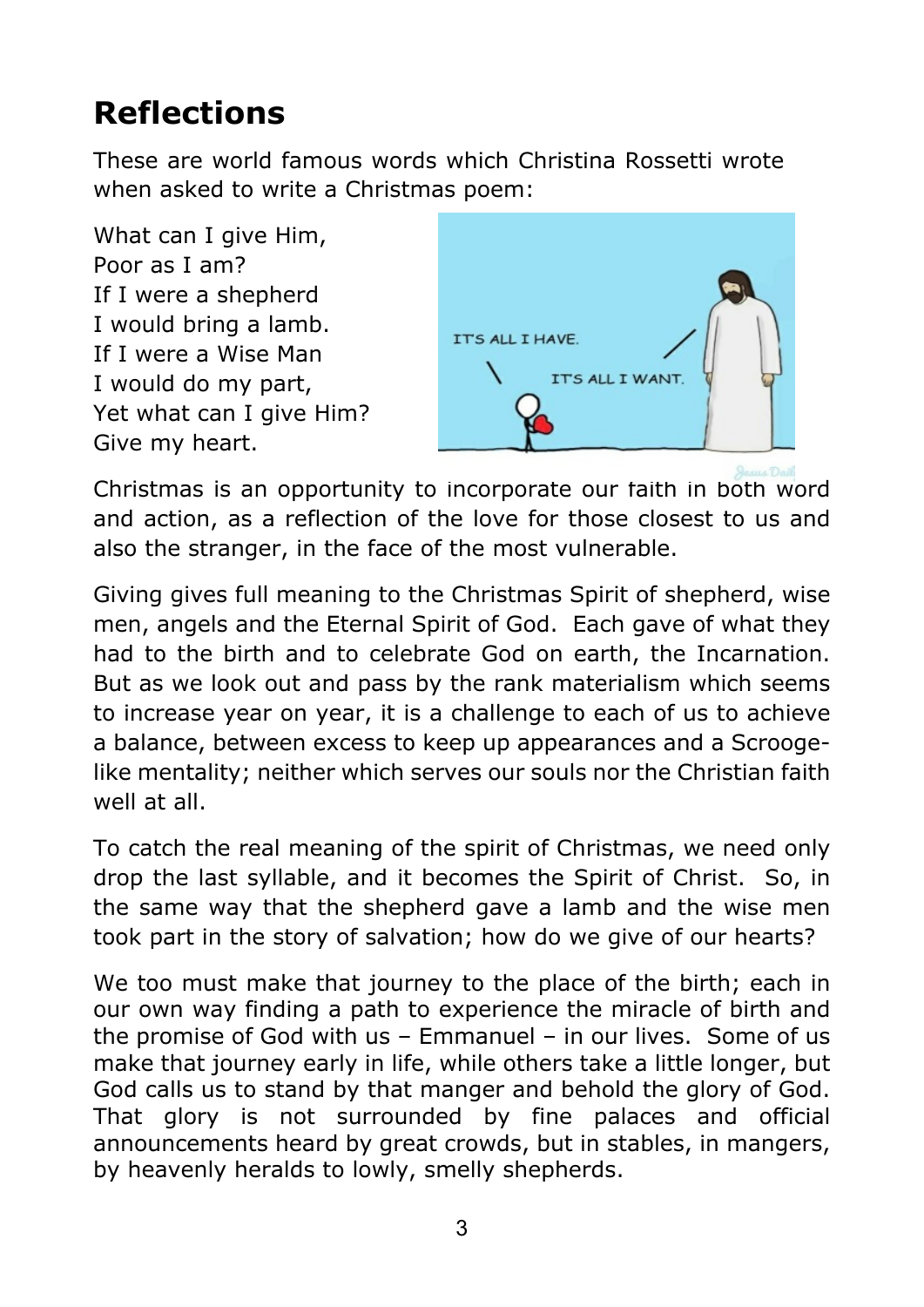Christmas usurps our expectations about worldly power and invites us in to experience the Eternal Spirit of God through vulnerable situations and people. Yet still the message was proclaimed; still the people found a fulfilling meaning for their lives, as countless generations have done; still what was proclaimed 2000 years ago has a resonance for us here today. So we should not be shy and allow the secular world to have the final say nor dictate how we should be allowed to express our faith.

My colleague Liz Henderson in Richmond Craigmillar, has worked with the community there for many years, and before that in Granton. Both of these communities have very vulnerable people there. Liz has said that poverty has, until the last 2 years, always somehow been managed within families there. Now she is seeing families beyond breaking point and no longer able to cope. She has, as I do, significant issues with Foodbanks; we both think that they are a middle class short term solution to a problem of poverty, which should not exist in a wealthy country like ours and should require government action to end the evils of this poor system. Foodbanks should not need to exist, if we take the care of the vulnerable seriously.

However, Liz does work with vulnerable people in difficult circumstances to aid them when they most need it. No referrals are required, no proof of need, just the commitment that the Church will be with them when they need help most. Liz and her team will accept basics foods, nappies and food for pets and as such we are placing a box in the Centre, like a reverse Advent Calendar to place gifts in at this time. As well as local support, the Offerings accepted during the Christmas Services are going to be given to the work of Mercy Corps, which has its European Headquarters in 40 Sciennes. Mercy Corps is a global humanitarian aid agency.

What can I give Him? Give my heart by loving those closest to us and opening it to help the most vulnerable in our midst and the midst of places most in need of care and a little joy and peace at this Christmas.

Karen K Campbell

*See Page 7 for more info on the work of Mercy Corps*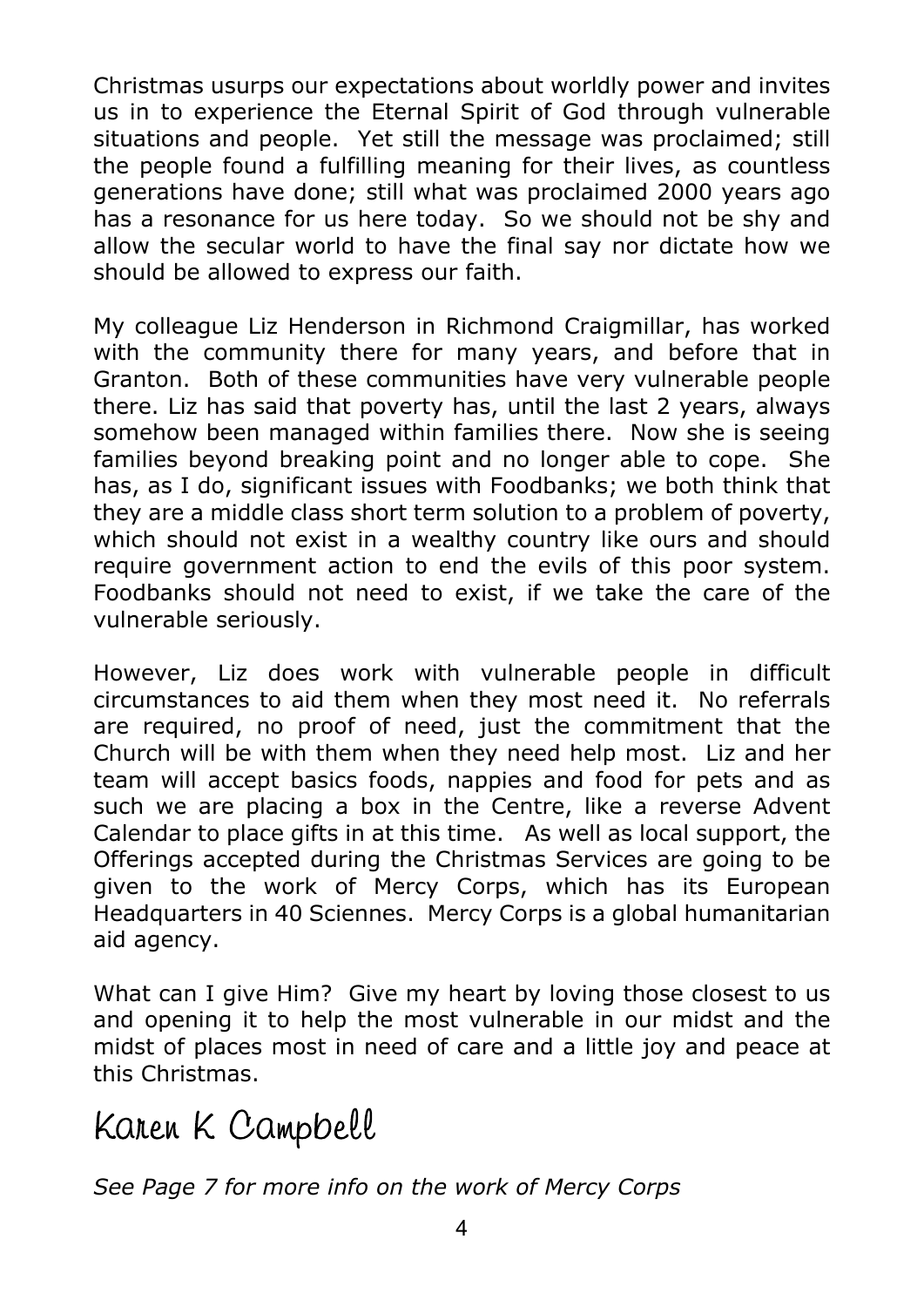# AROUND THE AISLES

**Butterflies Cafe** was delighted to once again donate mince pies and shortbread to the Marchmont Sciennes Community Council's tree lighting ceremony on the 3rd December. The Cafe will close for Christmas on Thursday 22<sup>nd</sup> December at 3pm and will reopen at 10am on 9th January 2017.

Heard in the cafe recently, one of the customers saying to the staff when they were having a bad day "You're always here for us and we are here for you as well" - no wonder we look forward to coming to work!

**Butterflies Plus'** Christmas Lunch is on Wednesday 14th December at 12.30. There are still some places left and we would be delighted to see you there. This will be the last lunch until the 11th January 2017.

**The Church Office** will close for the holidays from the 22<sup>nd</sup> December until the 11<sup>th</sup> January 2017.

**The Guild** look forward to enjoying an evening of Christmas celebrations on Tuesday  $13<sup>th</sup>$  December and after the  $17<sup>th</sup>$  will take a well earned rest from making coffee on Saturdays until the 14<sup>th</sup> January when they look forward to welcoming you all again. Their first meeting will take place on the  $17<sup>th</sup>$  January at 2.30pm in St Giles and the topic will be Ho Chi Minh City, VietNam by Myra Wattie.

Please remember to save your **Christmas card stamps** which the Church of Scotland can use to raise funds. Please leave a centimetre border around the actual stamp and hand them into the church office for collection.

**Gillian Hoehnke** has agreed to take over as Roll-keeper. She has a pigeon-hole in the office so messages can be left there for her.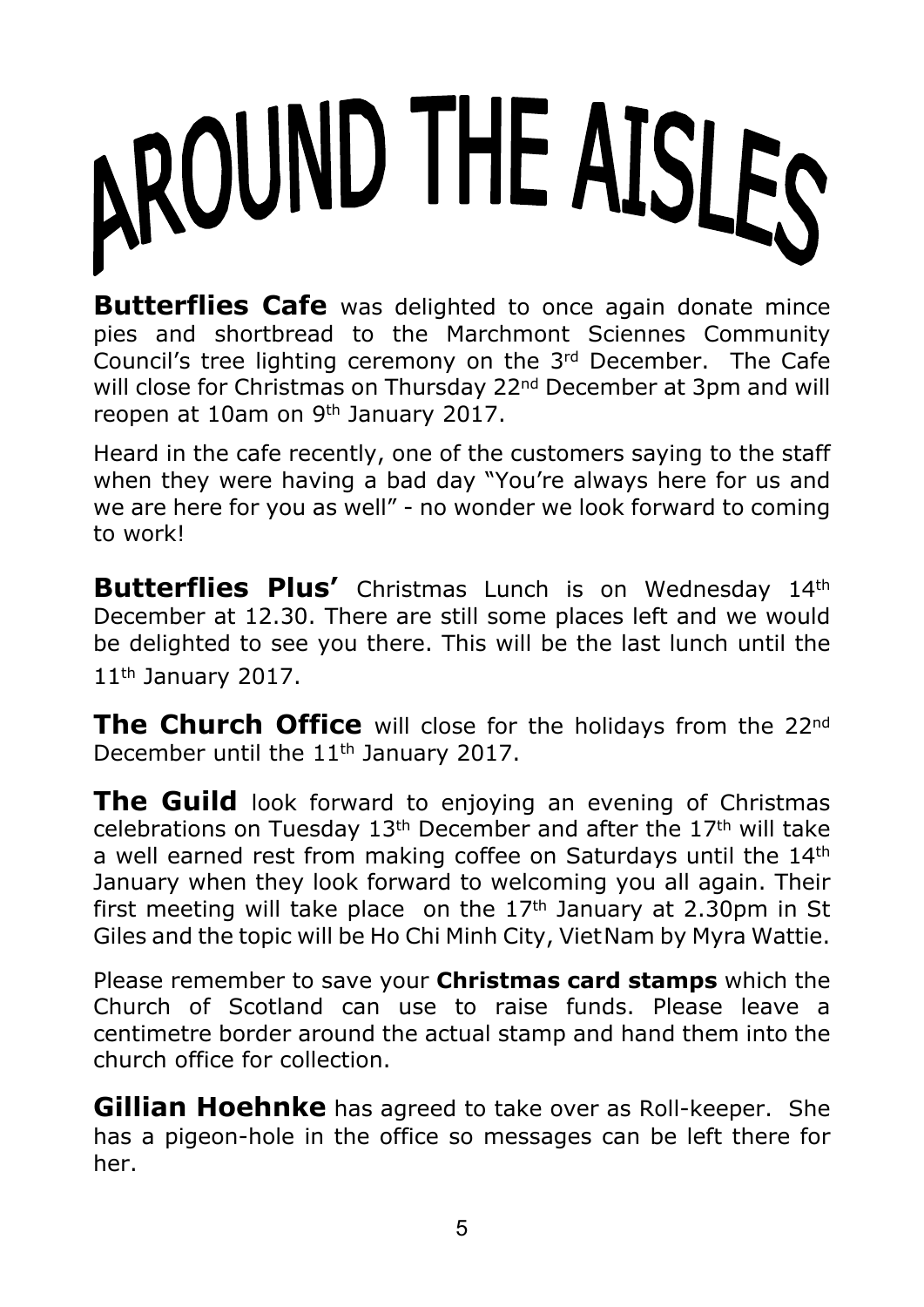**Desmond O'Dea,** who has been our Church Officer for the last 7 years, is leaving us at Christmas for pastures new. We would like to take this opportunity to thank Des for all his efforts on our behalf and to offer him our best wishes for the future.

**Life and Work**, the independent magazine of the Church of Scotland is currently published monthly and is available on subscription. Due to rising costs, the price will go up to £2.50 per issue and the 2017 annual subscription will be £30.00 with invoices being included in the January issue so no need to take action until then. If any reader wants to cancel their subscription, could they please leave a message at the Church Office.

As a new development in this electronic age the L&W team are developing a full online version of the magazine and this is currently being trialled. This small change means we can support the environmental goals of The Church of Scotland while creating significant financial savings that will be reinvested into the valuable work of the Church. Watch this space for further details

**The Shuttle Editors** will also be taking a holiday and will be back in February and look forward to your contributions/articles. All are very welcome. Finally we would like to wish a young 92 year old lady in Cumbria, whom we have heard is a big fan of The Shuttle, a very Merry Christmas and best wishes for 2017.

#### THANK YOU! THANK YOU! THANK YOU!

A huge thank you to all those who help, support and volunteer in any way to make Marchmont St Giles' run so smoothly. Maybe you help out in the Cafe or in Butterflies Plus, maybe you beadle or arrange flowers or read a lesson, maybe you give lifts to people or make the coffee on a Sunday but whatever you do to help - you are a  $STAR$ 

So please don't think "Somebody else will do it" - instead contact the Minister or the Session Clerk and see where you can use your talents.

#### We couldn't do it without you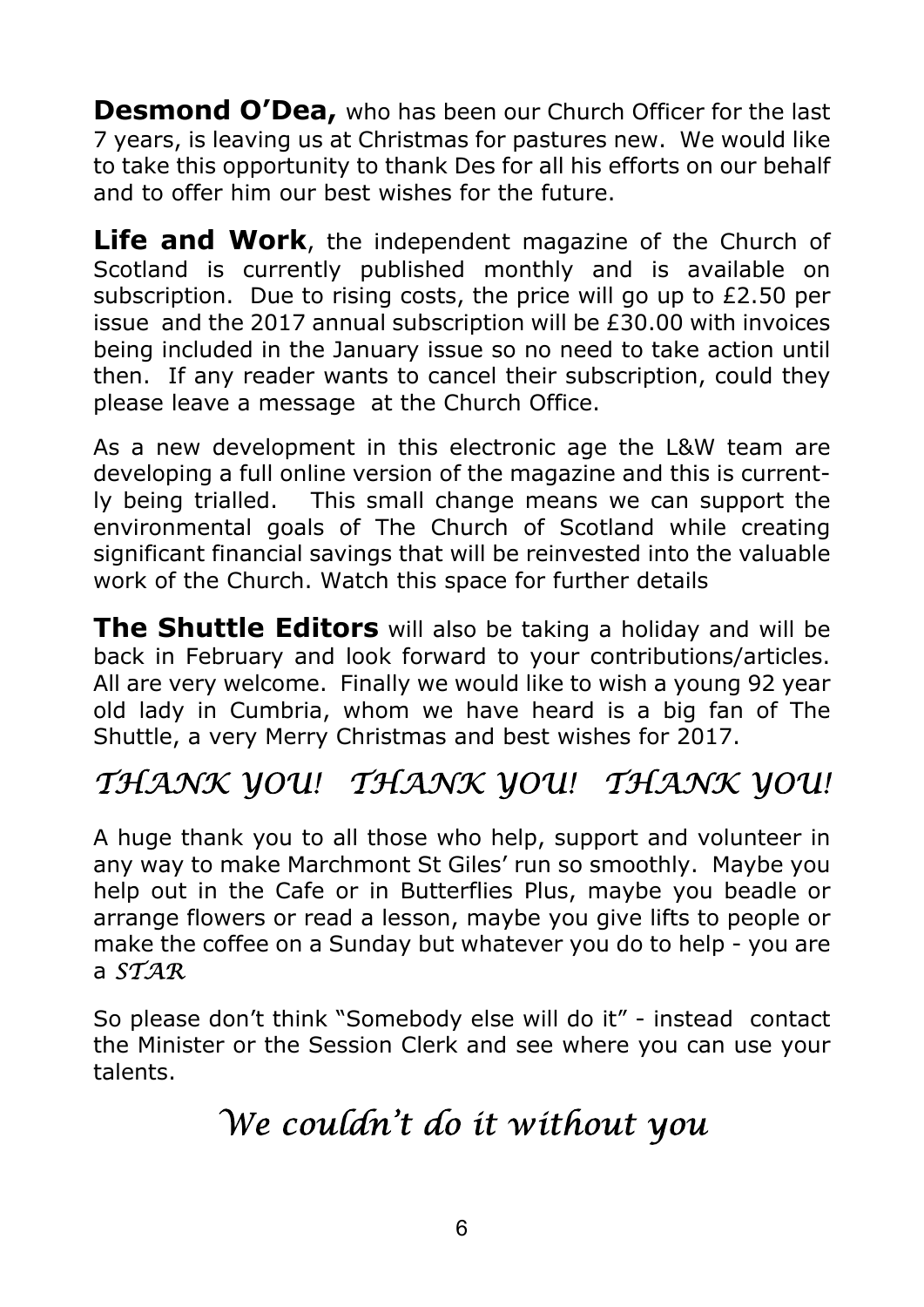

Our **Nativity and Gift Service** takes place on Sunday 18th and it is our custom to bring a **new** gift for a child who might otherwise have no presents at Christmas. Please wrap and label your gift for a boy or girl and what age it is suitable for and the Outreach Team will take them to Craigmillar where they will be given to the local schools for them to distribute.

This Advent at Marchmont St Giles', we are collecting basic foods, nappies, toiletries and pet food for Richmond Craigmillar Parish Church, who distribute to the most vulnerable people in their community. There is a big box in the church centre where donations can be left or they can be handed into the cafe or office and we will take them down to Richmond Craigmillar where they will be greatly appreciated. So next time you are shopping pop that extra item or two into your basket. **Please help us support them if you can.**



**Mercy Corps** is a global humanitarian aid agency which has its European HQ based locally at Sciennes. This year the collections from our Christmas services will go to support the work of Mercy Corps.

**Poverty! Conflict ! Disaster!** Right now, children and families in some of the world's toughest places need you. With your help, Mercy Corps is on the ground in more than 40 countries helping families survive emergencies, overcome adversity and transform their communities.

From helping earthquake survivors in Nepal and providing lifesaving supplies to Syrian refugees, to supporting farmers around the world and sending girls to school, it's supporters like you who help save and improve people's lives every single day.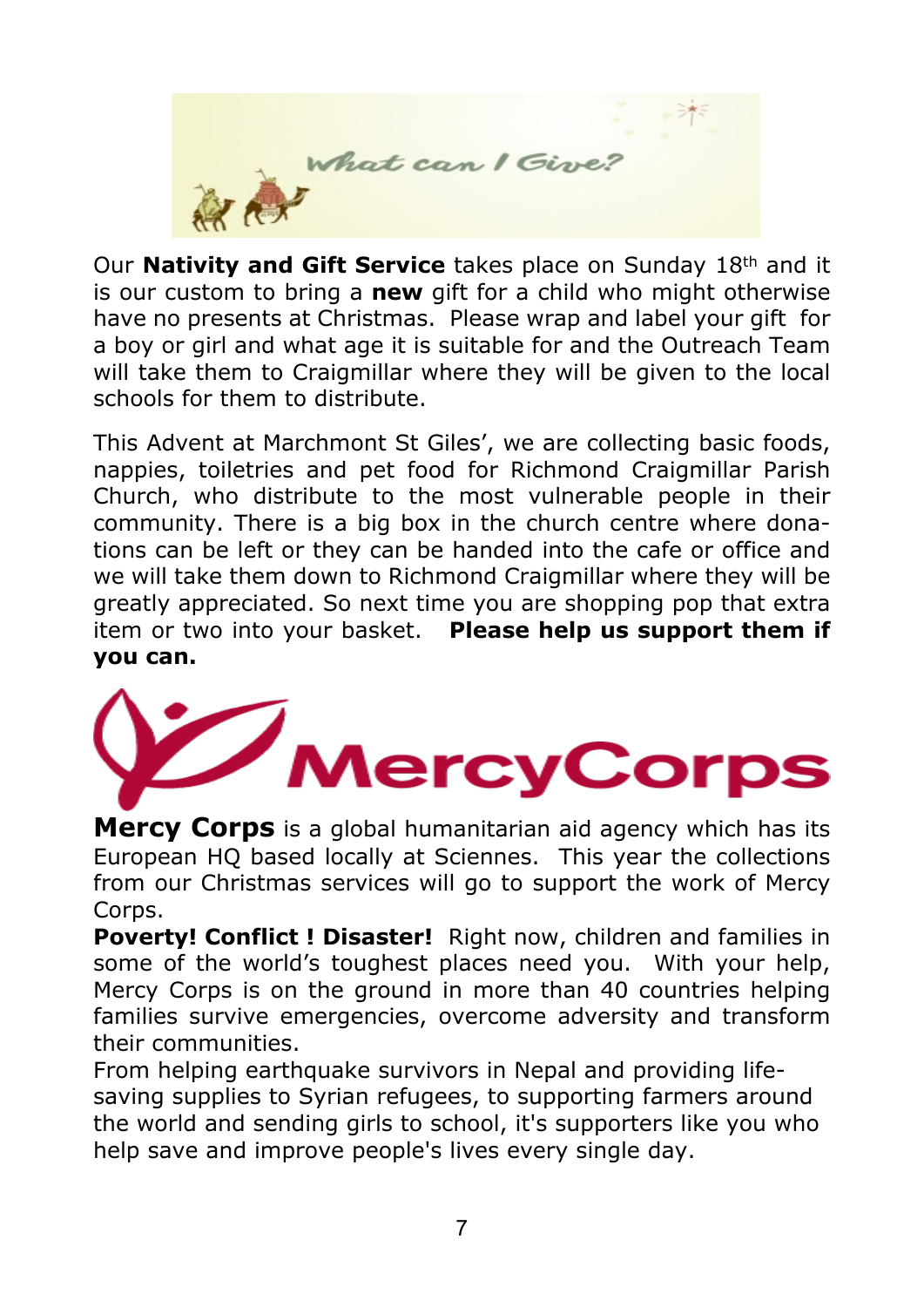#### **A Well Travelled Visitor**

Recently the choir at MSG was joined by a new member for one service, who had travelled half way round the world from Japan to sing with them. Keiko Sato had a liking for the John Rutter anthem 'Look at the World' and had found a version online on YouTube



performed by our choir and had thoroughly enjoyed it. Keiko contacted our Organist Robert Parsons and arrangements were put in place for Keiko to travel to Edinburgh to join the choir in singing 'Look at the World'.

In an email on her return home Keiko wrote ;"Look at the world" led to to the special place of full of nice people of Marchmont St Giles' Church.

I was very happy and felt easy because Catriona was with me all the time after the service. She is very beautiful. I love all the photos you took but most of all I love the photo of Catriona, Katherine,and myself. I was out of tune in high part, and I knew singing in choir was a little difficult. I have to listen to others voices and make harmony. I'll take a voice lesson twice a month like Catriona.

#### **Nativity in a Box**

Many thanks to all who knitted our fabulous new Nativity sets - one was given to Richmond Craigmillar Church who were absolutely delighted. The other one adorns our church centre and has been a real topic of conversation with all the folks who come into the building. It will pack back into the box for easy storage afterwards.

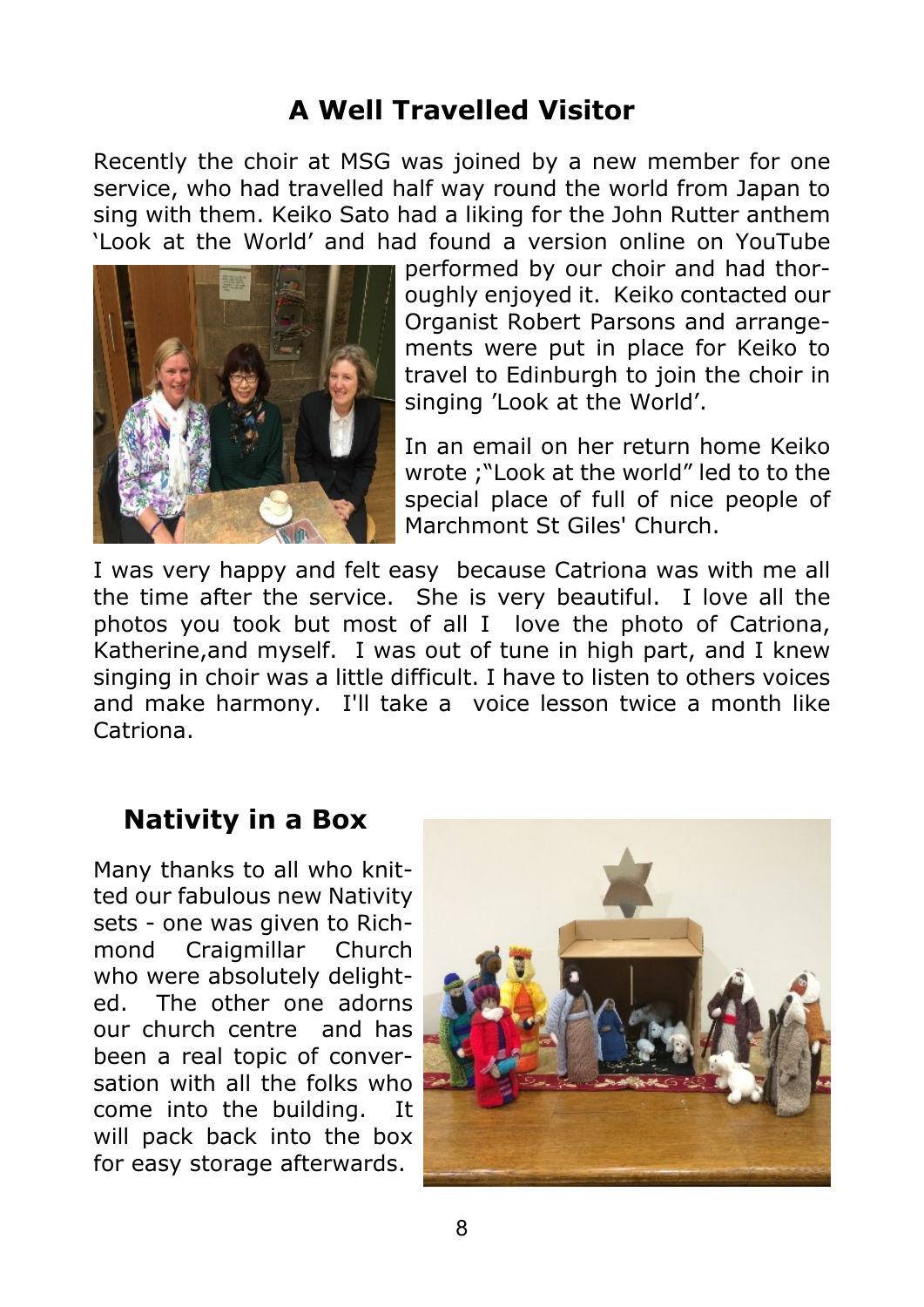#### **NEWS FROM THE KIRK SESSION**

A warm tribute to the late Sandy Wishart.

It was decided to remove the carpet from the chancel area of the church due to its poor condition and also to allow more flexibility to move the pulpit and the grand piano which had been gifted so generously by the Murray family in memory of their Mother. A concert is to be held in the New Year as a tribute to Moira.

The ongoing issue with the floor in Inchcolm is being investigated.

The report from our Local Church Review (see page 16) was very encouraging and will be reported at Presbytery in the New Year.

#### **Hall Development Committee**

The Hall Development Committee continue to work behind the scenes in discussion with the Architect and '121'. An enlarged set of scale plans will be available for all to see in the New Year. Costs are being carefully considered and this will dictate the finished design.

#### **Fundraising Campaign**

A quotation has been received from Cornerstone Fundraising and is being considered.

Many thanks to all who voted for our project on the Aviva Community Funding campaign. Unfortunately, on this occasion, we were not successful but we learnt a lot and are much better prepared for the next time and at the same time raised the profile of our work and mission to be at the heart of the community.

The profits from the Hogmanay Ceilidh will go to the Development Fund.

A pamper evening is being planned for the Spring and a Christmas Demonstration is also booked in for November.

Butterflies is going to be working with Event Management students from Edinburgh University on a project and the profits from this event will be added to the funds.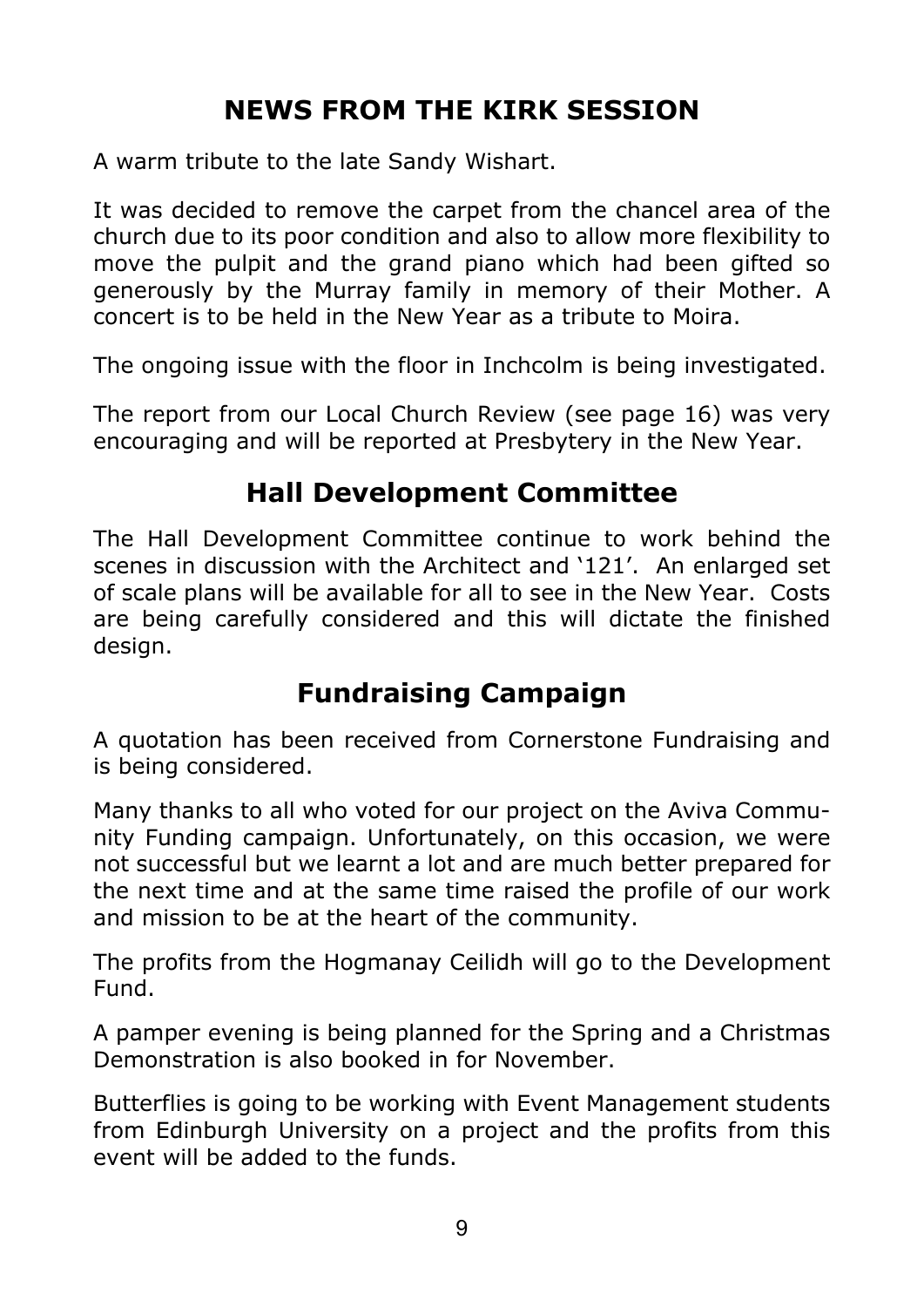# **MERRY CHRISTMAS**

from

#### **MARCHMONT ST GILES' PARISH CHURCH**

# **CHRISTMAS SERVICES**

#### **Sunday 11th December**

9.50 am Early Family Service 10.30 am Nine Lessons and Carols

#### **Sunday 18th December**

10.30 am Nativity and Gift Service

#### **Monday 19th December**

10.00 am Toddler Church Nativity

#### **Christmas Eve**

4.00 pm Christingle Service 11.00 pm Community Carol Singing 11.30 pm Watch-night Service

#### **Christmas Day**

10.00 am Family Service

#### **Sunday 1st January 2017**

10.30 am Family Service 11.30 am Holy Communion Side Chapel

#### **Sunday 8th January 2017**

9.50 am Early Family Service 10.30 am Morning Epiphany Service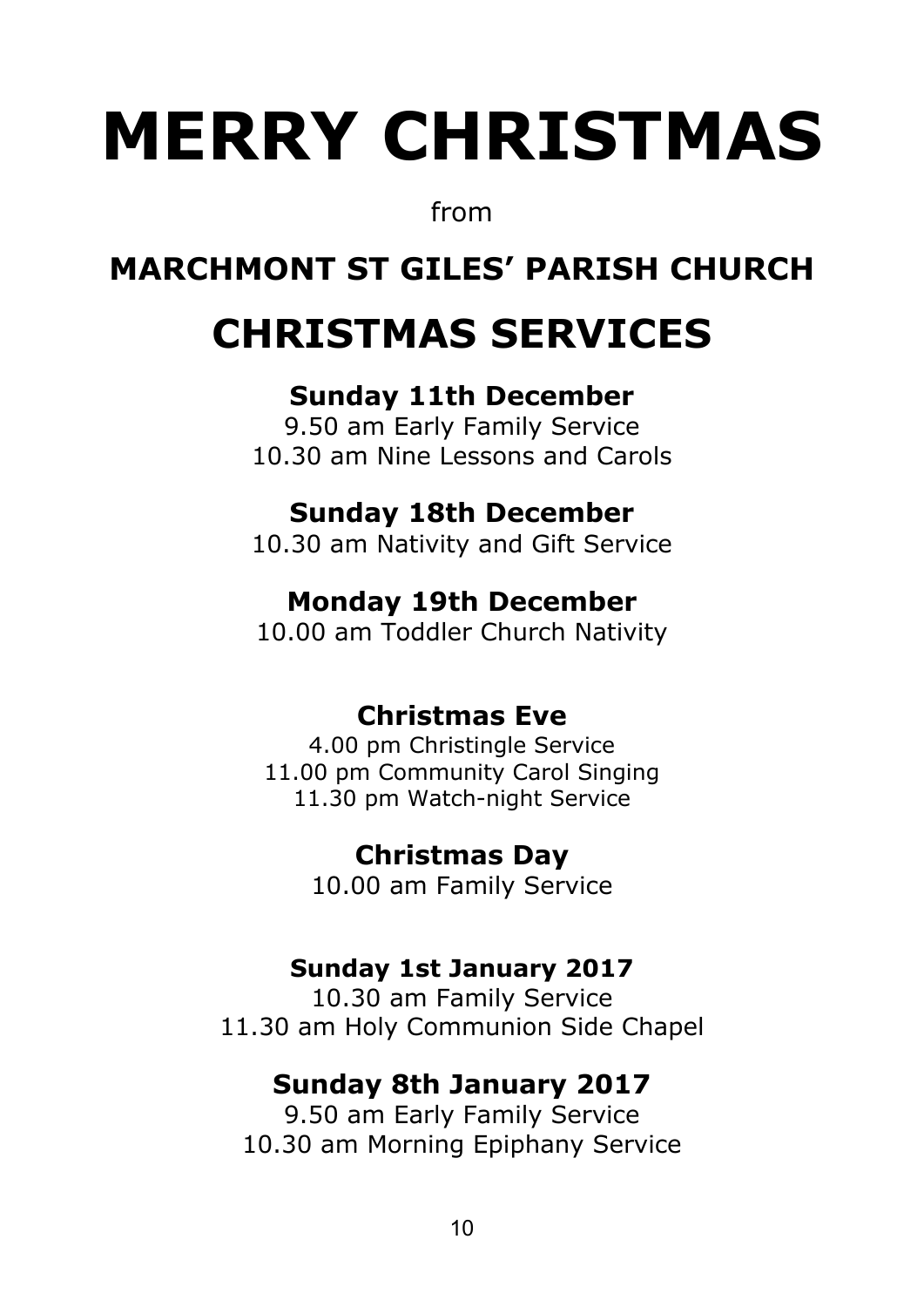# **HOGMANAY CEILIDH**

#### for all the family

with David Vivanco And Neil on the accordion

# $AT$ Marchmont St Giles' Parish Church



## SATURDAY 31 ST DECEMBER 7.30-10.00pm

tickets £7.50 under 12's £3.00 family ticket £20 (2 adults and up to 3 kids)

includes pate, cheese, oatcakes and soft drinks

> **BYOB** 11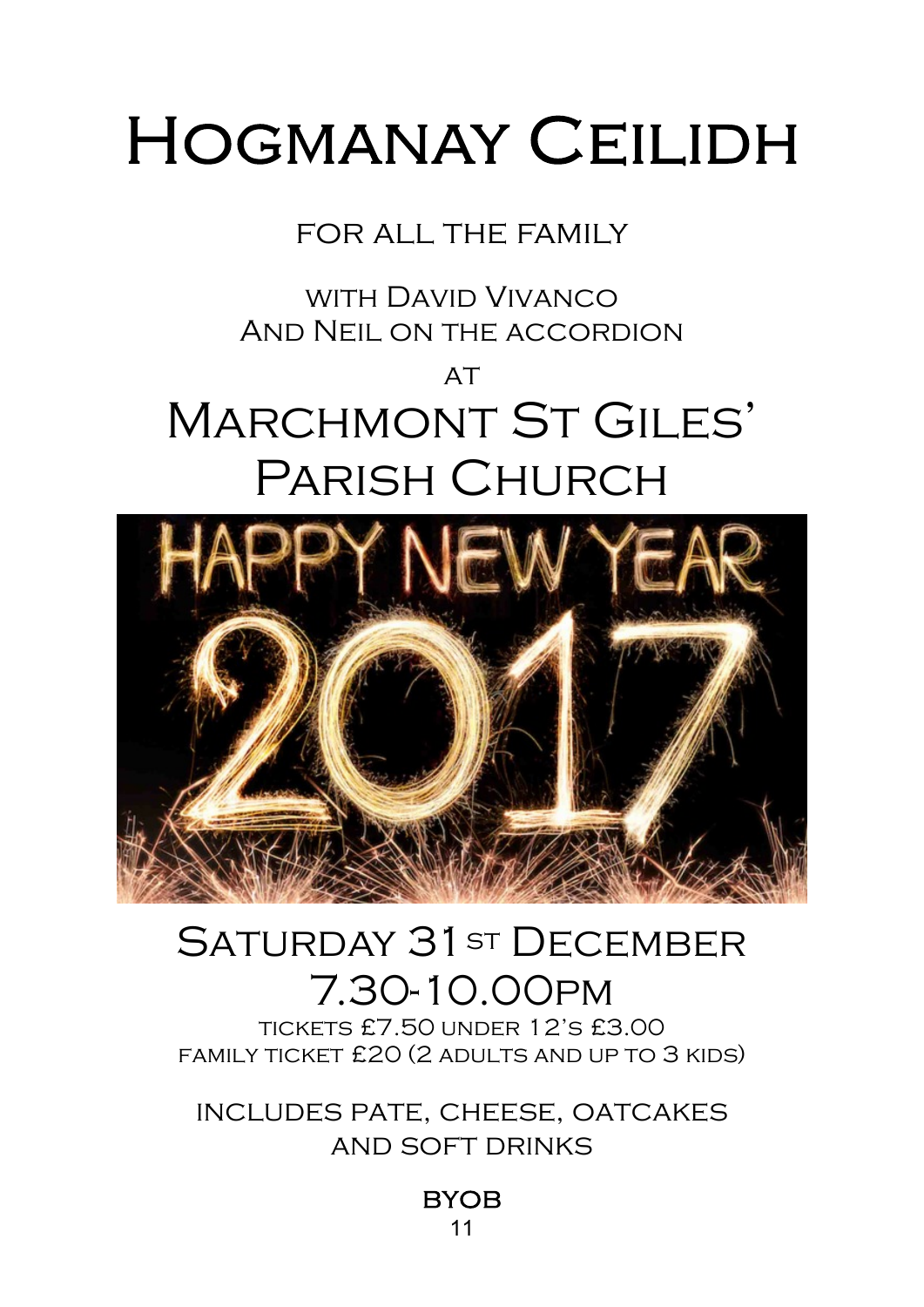#### A REASON TO CELEBRATE

Three former Moderators of the Church of Scotland have been awarded for outstanding contributions to the work of the Church and public life.

**Dr Alison Elliot OBE,** already one of the most decorated people in Scotland, has become just the third person ever to receive a Lifetime Achievement Award in the Scottish Public Service Awards. The Church elder and academic was the first woman to serve as Moderator and chaired the Scottish Government's Land Reform Group. The rare and prestigious award was presented to Dr Elliot in a ceremony held Monday evening in the Scottish Parliament. Created in 2014 through a partnership of the Parliament, the Scottish Government and Holyrood magazine, the awards recognise excellence in our public life. Dr Elliot will be following Sir Harry Burns and Sir Neil McIntosh).

In a historic first the **Very Rev Sheilagh Kesting** has been invested as a Dame of the Order of St Gregory the Great by Pope Francis. The award, in recognition of her many years of ecumenical work, is seen as a tangible sign of the good relations between the Church of Scotland and the Roman Catholic Church. It is the equivalent of the papal "knighthood" awarded to men. Sir Tom Farmer is one recipient in Scotland of this rare honour. Dr Kesting is the first Church of Scotland minister to receive the award and the Roman Catholic Church says it has only been awarded once before to a non-Catholic woman in the United Kingdom.

The **Very Rev Dr John Chalmers** was awarded an Honorary Doctorate from the University of Aberdeen which recognises his contributions as a 'distinguished Scottish churchman'.

Dr Chalmers said: "I feel particularly honoured to be recognised in this way, but I regard this as an award that has only been made possible because of the hard work and support of colleagues, family and friends who have encouraged me and allowed me, over the years, to enjoy a wide ranging involvement in church and public life.

Dr Chalmers, Principal Clerk to the General Assembly of the Church of Scotland since 2010, has just announced he will retire after the next General Assembly in May 2017.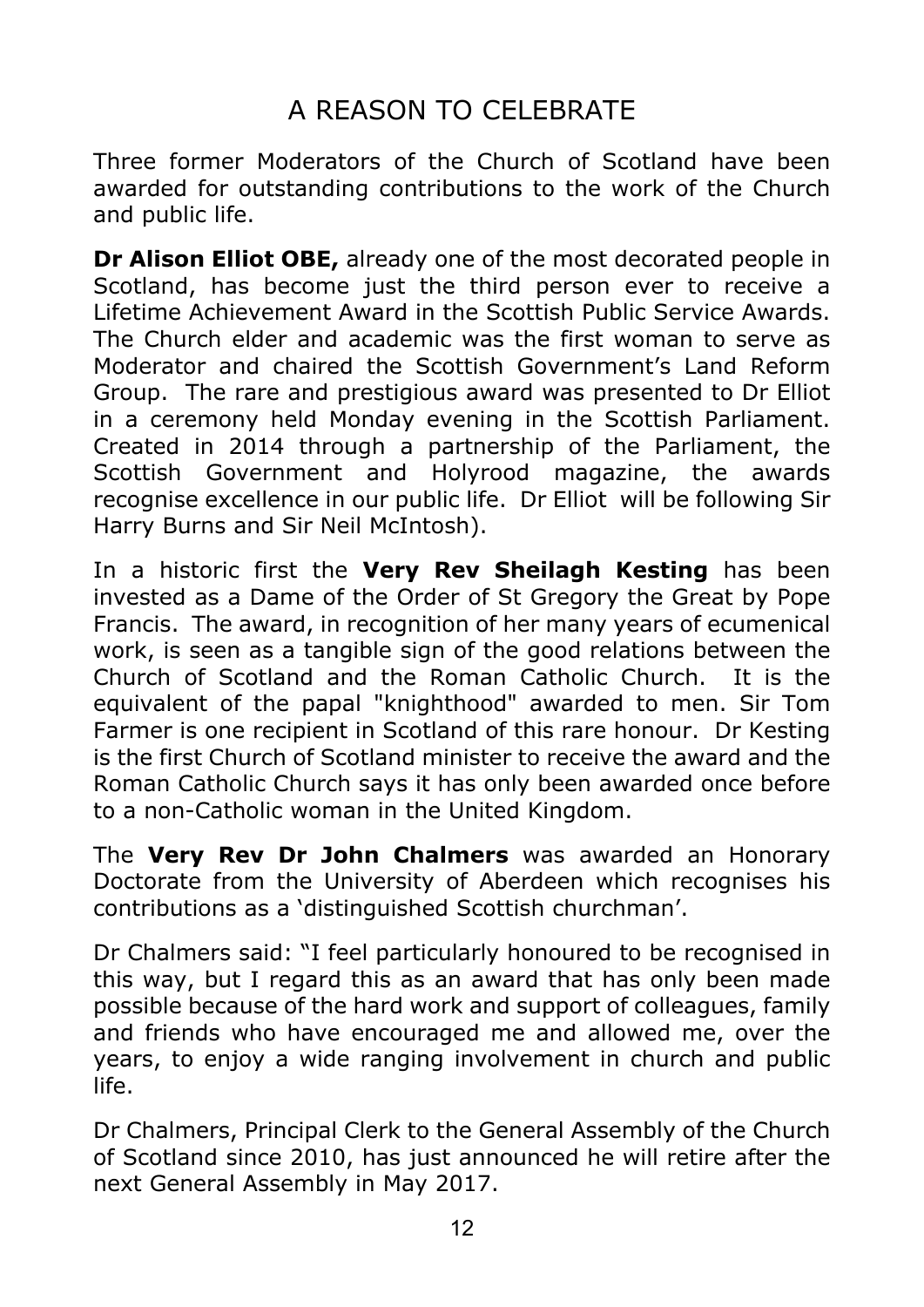#### **KEEP CALM - CHRISTMAS IS COMING**

Great excitement as we take delivery of a wonderful gift from the family of Moira Murray who have donated her grand piano to Marchmont St Giles'. Robert is hoping to use it for the Nine Lessons and Carols Service on 11th December.



The Christmas Banners have been adorned with an angel which was made at the Advent Craft evening held on the 8th December. A lovely time was had by all surrounded by glitter, sequins, angels, cakes, cards, mock cocktails and nibbles. The grand unveiling was followed by beautiful Christmas poetry read around the advent wreath.

The intrepid David Beattie is seen here at the top of the tree being directed by the younger members of the Beattie Family as to where the angels and the tinsel should be positioned.

Some concerns were expressed as the ladder was shoogled with Dad at the top!

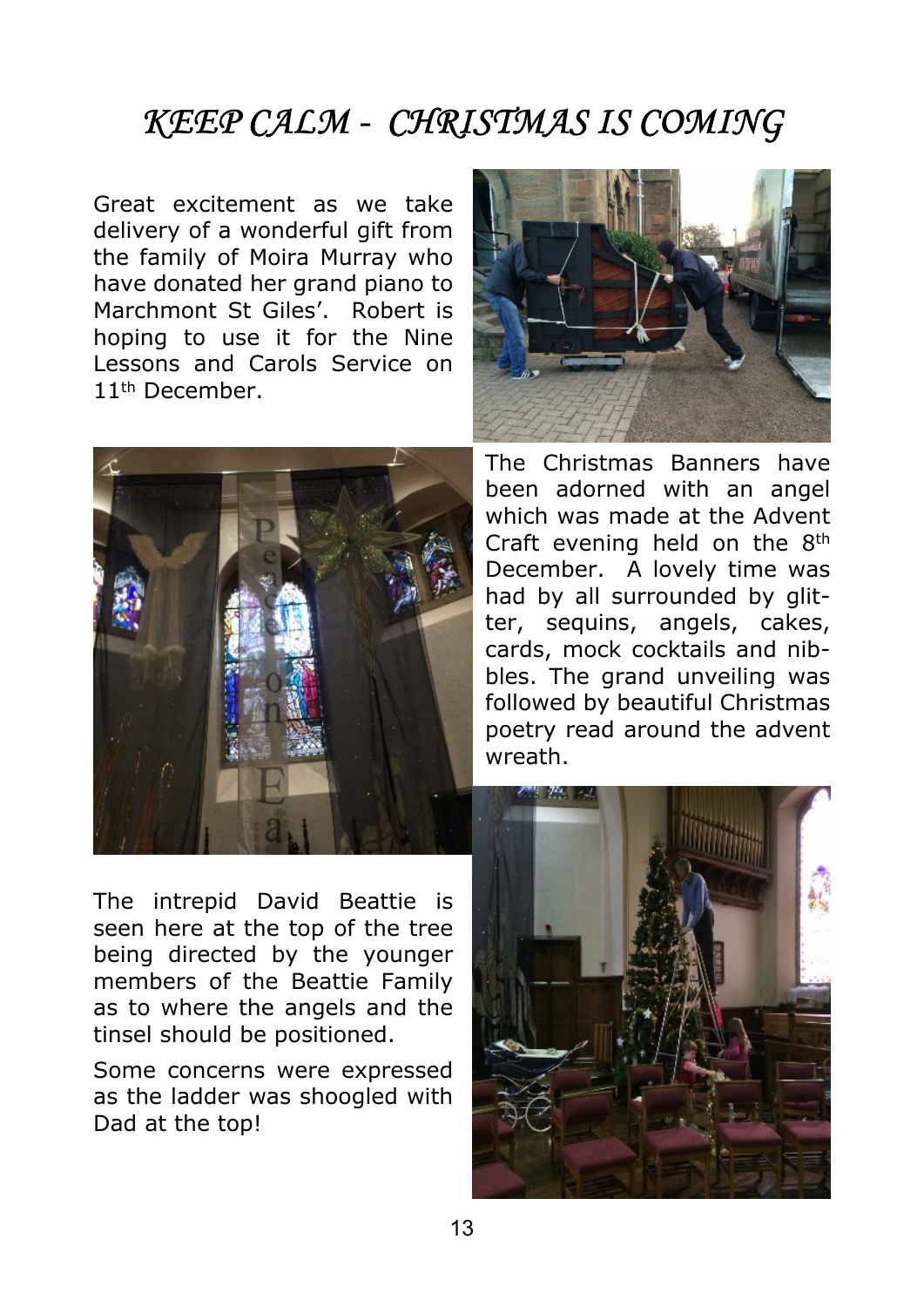#### **Family Focus**

December 2016

Advent and the preparations for Christmas are taking many forms this year.

Early Service made an Advent candle tray to help us mark the weeks until Christmas and be a focus to pray with.

Junior Church made advent calendars to take home including a helpful or kindness task for each day such as smiling at someone on the bus or helping tidy up at home. They also have a scripture verse for each day too culminating in a candy cane on Christmas day.

The Bible Study group are using a Celtic Advent devotional and we use that for Tuesday reflective prayer too.

An extract of this devotional also made it into the 10+ group last Sunday, as it tied in well with the Advent Candle lighting in the morning Service as we lit the Peace candle.

Together these strands and the many instances around, within and outside our regular Church family, give me a sense of excitement, 'joined-up-ness' and appreciation for our Church family and our community.



There are also the practical preparations for all the various services. The Nativity Service (Sunday 18th December); an all-age cast complete with costumes, rehearsals and hilarity.

Toddler Church nativity, Christingle-making for the Christmas Eve service, the Hogmanay Ceilidh and the list goes on.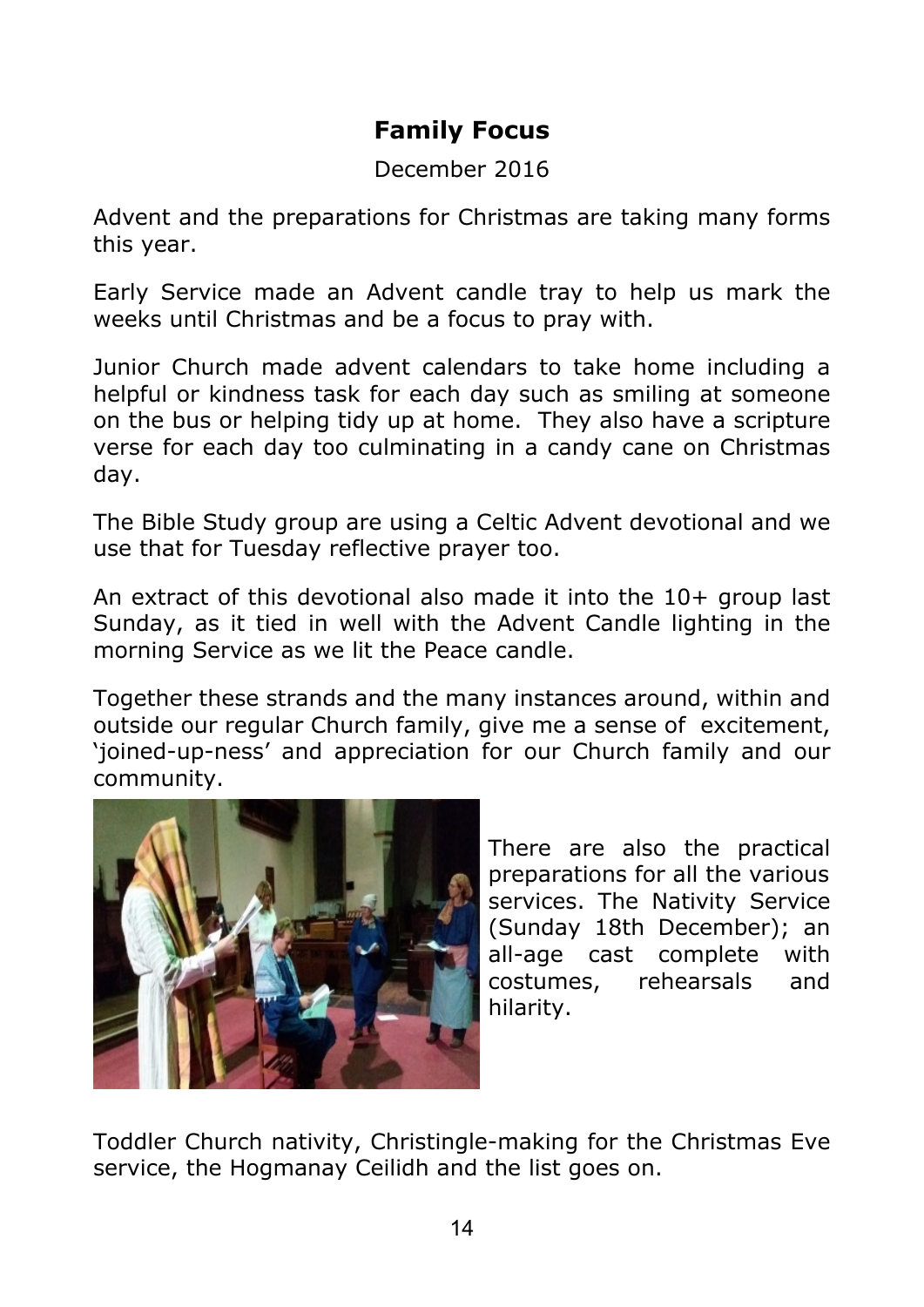I would like to take this opportunity to say 'Thank You' to the Junior Church team who shepherd (almost literally at times!), nurture and share with our children and young people; duties may come around almost weekly at the moment and we may not always see the outcome of the seeds of Faith we plant, but let us be assured that we are playing our part in God's plan for them. I also feel those children are playing a part in God's plan for us as adults and the wider Church family by their presence with us, their ideas, insight, curiosity and energy. They challenge us to question and try to explain our beliefs and why we have them which has the ability deepen, refresh or challenge our Faith too. So 'Thank You' to them too.

We are blessed to all be part of such a Family.

Deep peace of the running wave to you. Deep peace of the flowing air to you. Deep peace of the quiet earth to you. Deep peace of the shining stars to you. Deep peace of the gentle night to you.

Deep peace of the Prince of Peace to you.

Deep peace to you.

*Adapted from an Ancient Gaelic Rune as read from 'Journey to the Manger' Celtic Devotional by Jean McLachlan Hess*

Wishing you a peaceful Christmas and New Year,

Bettina

#### **Dates for the New Year:**

Saturday, 7th January Junior Church and families Epiphany Party 2.30 pm

> Monday, 16th January Toddler Church 10 am

Saturday, 21st January Kids Club 3 pm-4.30 pm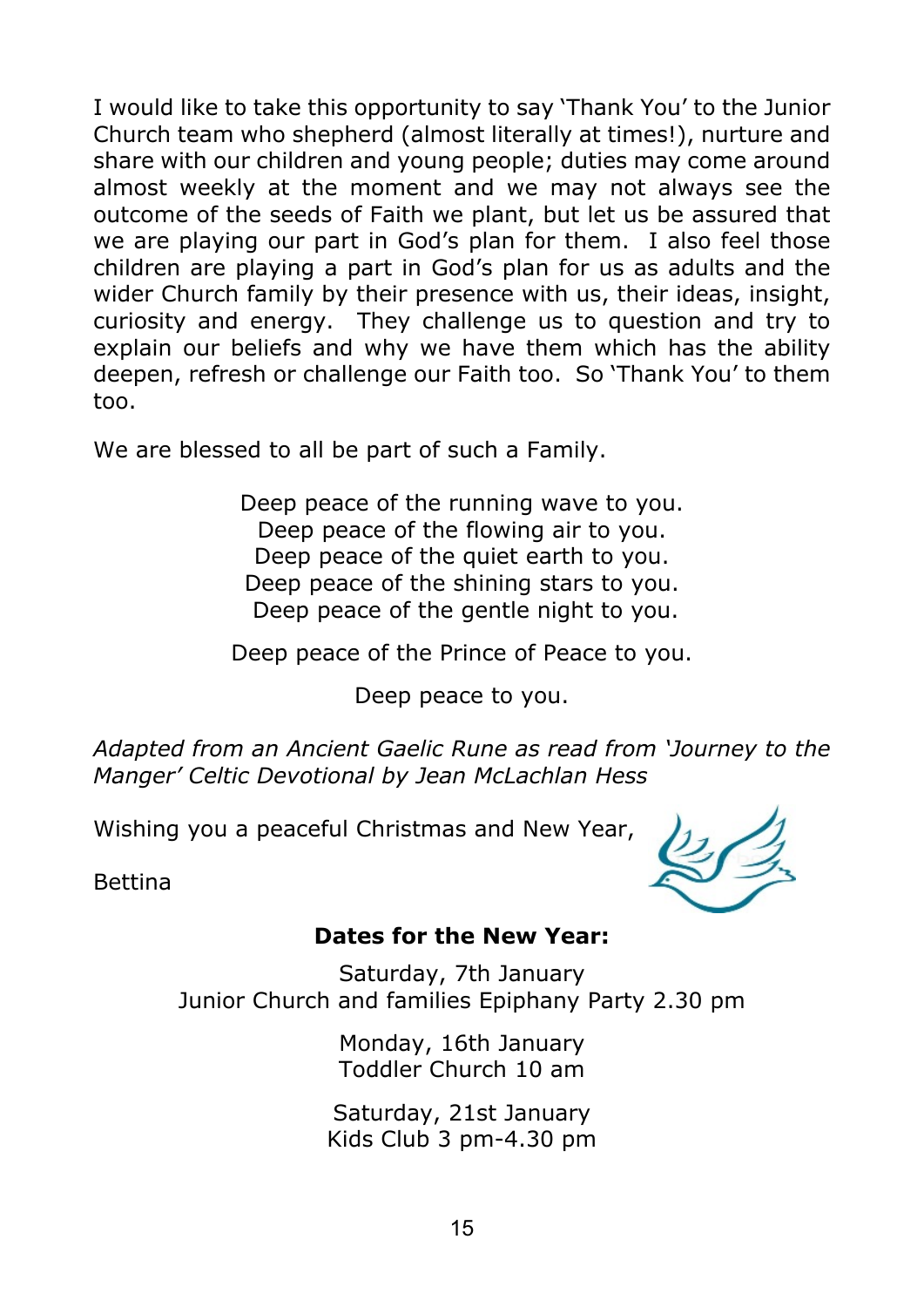# **Local Church Review Marchmont St Giles'**

#### **7th November 2016**

Karen Campbell became the minister of Marchmont St Giles' in 2002. She speaks of having almost three different ministries during these fourteen years. The congregation in 2002 saw itself as a small elderly congregation with a plan to develop their building. That plan has worked in a big way! The plan centred on a church café that was to be more than just a place to have tea and coffee after church; there is now a centre manager in place and the café is open every day, available to all sorts of groups and individuals. The church has created a space in Marchmont where very little other community space exists and the community has walked through the doors. There are some 40 and more groups who now use the building in one way or another; these are listed in the other papers. The Church centre and café is a place to build relationships. It is a focus for service to the community and is becoming a place where people find a soft-entry into the life of the church. It is a place where people feel welcome, where they are listened to by the volunteers and where relationships are built and developed.

The Kirk Session has recently appointed a Families and Children's worker and Bettina interacts with young mums in the café and at the school gate. The once elderly congregation now has a flourishing group of families, with a growing impetus behind it, changing the face of the congregation. Upside Down Church is an example of the congregation's willingness to do something different from time to time: on that Sunday, the congregation left the sanctuary to do other activities and the children stayed behind to worship; that willingness do things they might not otherwise have done is to be applauded.

The congregation has a new plan to create more space and flexible space. They plan to build a new hall to create more space for the community – "we are not doing this for us; we are doing it for everyone, for the community" - and also to redevelop the sanctuary by removing the pews and creating a more flexible space for worship. Alongside the plan for the building, there are plans to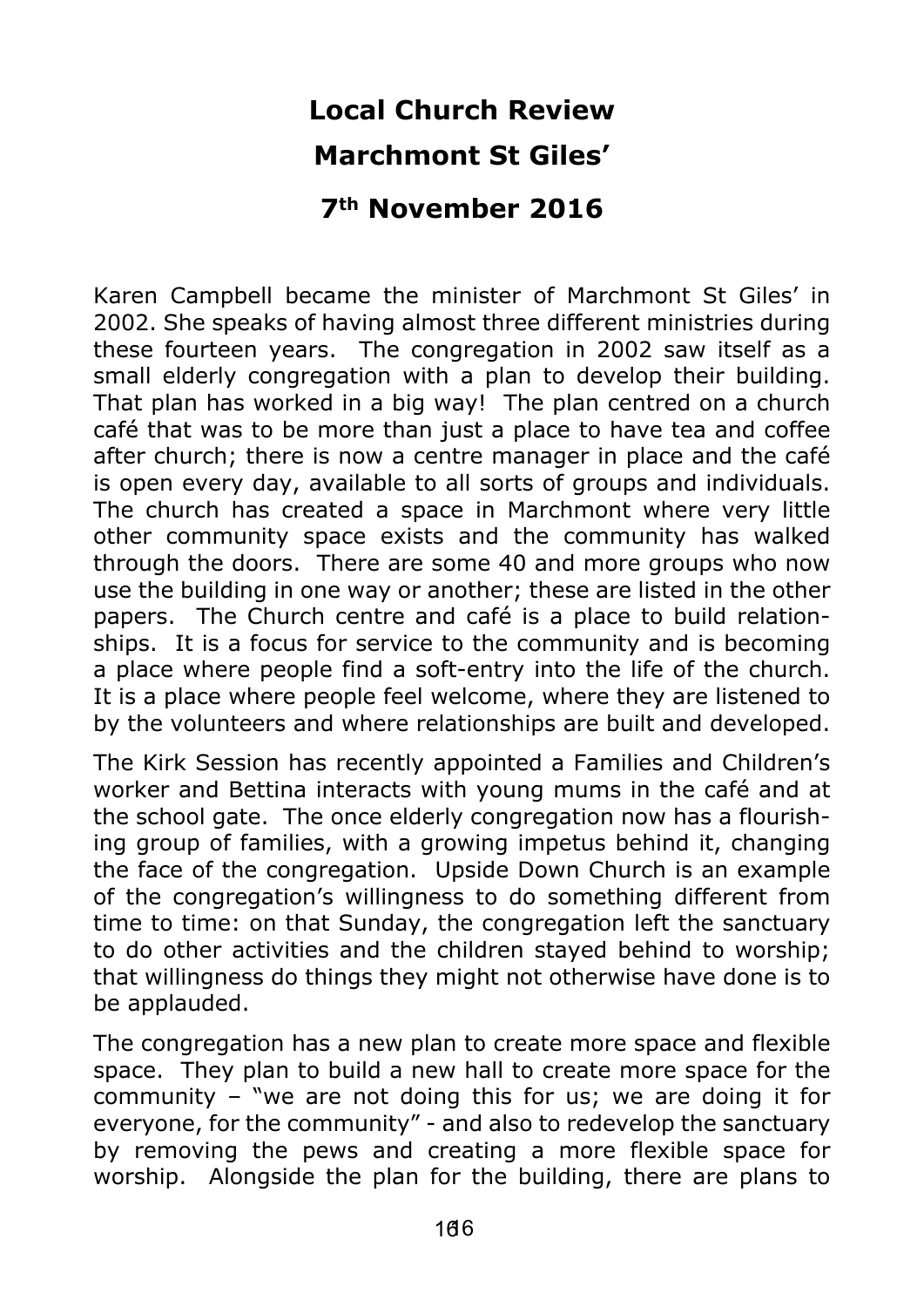develop a more flexible approach to worship, but that will be something of a journey of discovery for everyone as they build on all that the congregation currently enjoys about worship in Marchmont /St Giles'.

The visiting team met a minister and Kirk Session who obviously get on well together, with a great deal of mutual affection and support. They have achieved a great deal in the time that Karen has been minister and plan to achieve a great deal more, building on the good work already done. They are building good relationships within the community: Karen is involved in many aspects of community life by her personal ministry, ministry that is challenging and at times difficult. The Kirk Session is looking to continue to develop the church as the hub and heart of the community; in many ways it already is that hub and heart of Marchmont; their plan is to build on that and develop it further. We wish them well.

Kate Anderson, James S. Dewar, Maggie Lane, John Urquhart

#### **Tristan Moxey Fund for Children and Families**

On 30<sup>th</sup> April 2010, a beautiful second son and brother Tristan was stillborn. His family's lives were turned upside down. But from this tragic event something wonderful happened happened - from unexpected corners people emerged, some barely known, some complete strangers - bringing comfort, solace and love. This support enabled the family to learn ways of coping with their loss.

The parish churches of Marchmont St Giles' and Colinton played a huge part in this, MSG being the place where Tristan's funeral service was held and where his parents have found comfort and quiet reflection in the Side Chapel in subsequent years and at Colinton where Tristan now rests. His family feels a strong bond to both churches.

In the light of this experience the family has set up the Tristan Moxey Fund in part as a gesture of gratitude to both churches for their support, in part to have a continuing connection with the churches but mostly to leave a lasting legacy in Tristan's memory. The fund will receive an annual donation of £600, targeted towards activities in the two churches which provide support for children and families.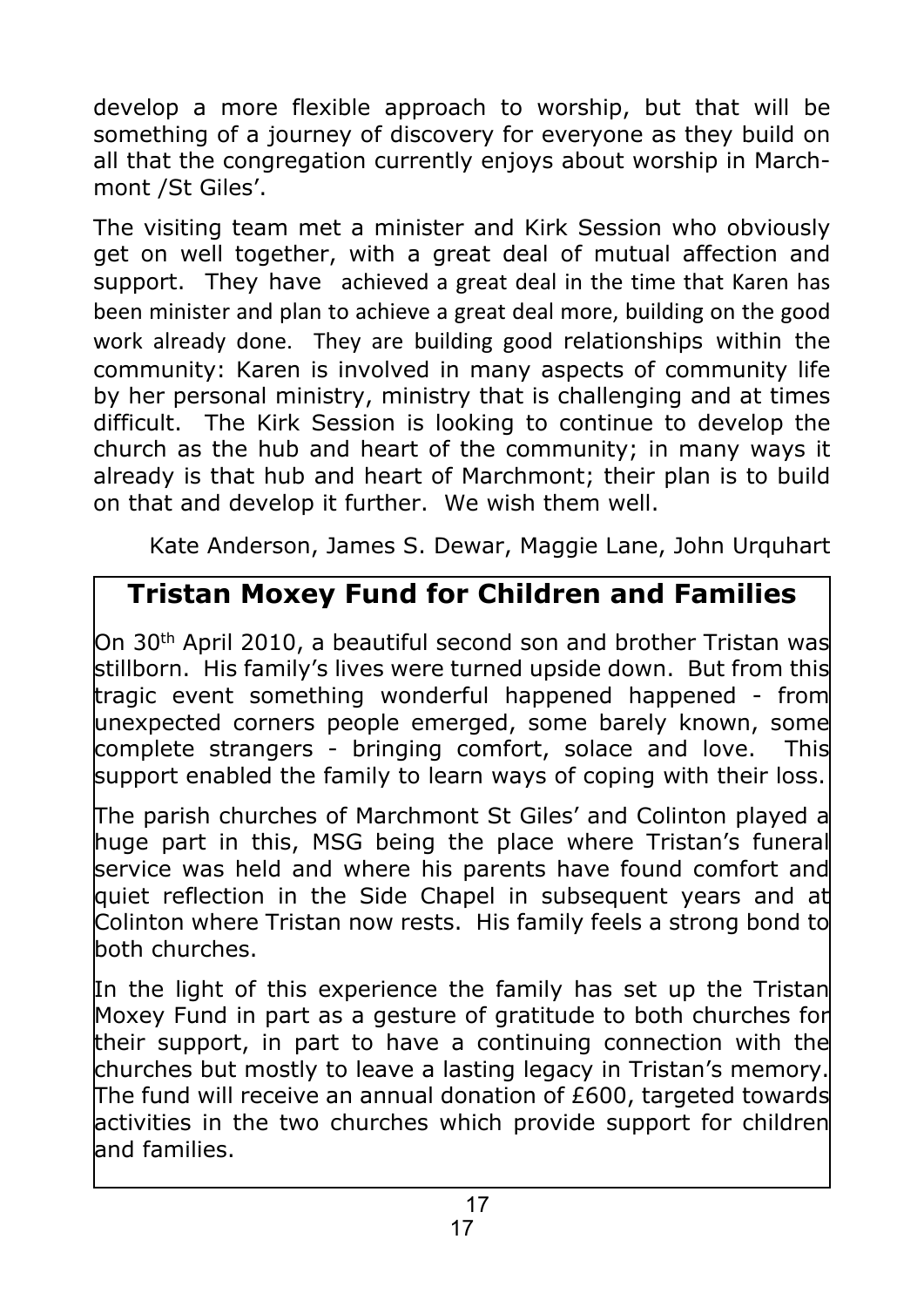# And  $\mathcal{F}\hspace{-0.5mm}$  finally...A Christmas Mistake

Each December, I vowed to make Christmas a calm and peaceful experience. I had cut back on nonessential obligations - extensive card writing, endless baking, decorating, and even overspending. Yet still, I found myself exhausted, unable to appreciate the precious family moments, and of course, the true meaning of Christmas.

My son, Nicholas, was in kindergarten that year. It was an exciting season for a six year old. For weeks, he'd been memorizing songs for his school's "Winter Pageant." I didn't have the heart to tell him I'd be working the night of the production. Unwilling to miss his shining moment, I spoke with his teacher. She assured me there'd be a dress rehearsal the morning of the presentation. All parents unable to attend that evening were welcome to come then.

Fortunately, Nicholas seemed happy with the compromise. So, the morning of the dress rehearsal, I filed in ten minutes early, found a spot on the cafeteria floor and sat down. Around the room, I saw several other parents quietly scampering to their seats. As I waited, the students were led into the room. Each class, accompanied by their teacher, sat cross-legged on the floor. Then, each group, one by one, rose to perform their song.

Because the public school system had long stopped referring to the holiday as "Christmas," I didn't expect anything other than fun, commercial entertainment - songs of reindeer, Santa Claus, snowflakes and good cheer. So, when my son's class rose to sing, "Christmas Love," I was slightly taken aback by its bold title.

Nicholas was aglow, as were all of his classmates, adorned in fuzzy mittens, red sweaters, and bright snowcaps upon their heads. Those in the front row - centre stage - held up large letters, one by one, to spell out the title of the song. As the class would sing "C is for Christmas," a child would hold up the letter c. Then, "H is for Happy," and on and on, until each child holding up his portion had presented the complete message, "Christmas Love."

The performance was going smoothly, until suddenly, we noticed her; a small, quiet, girl in the front row holding the letter "M" upside down - totally unaware her letter "M" appeared as a "W".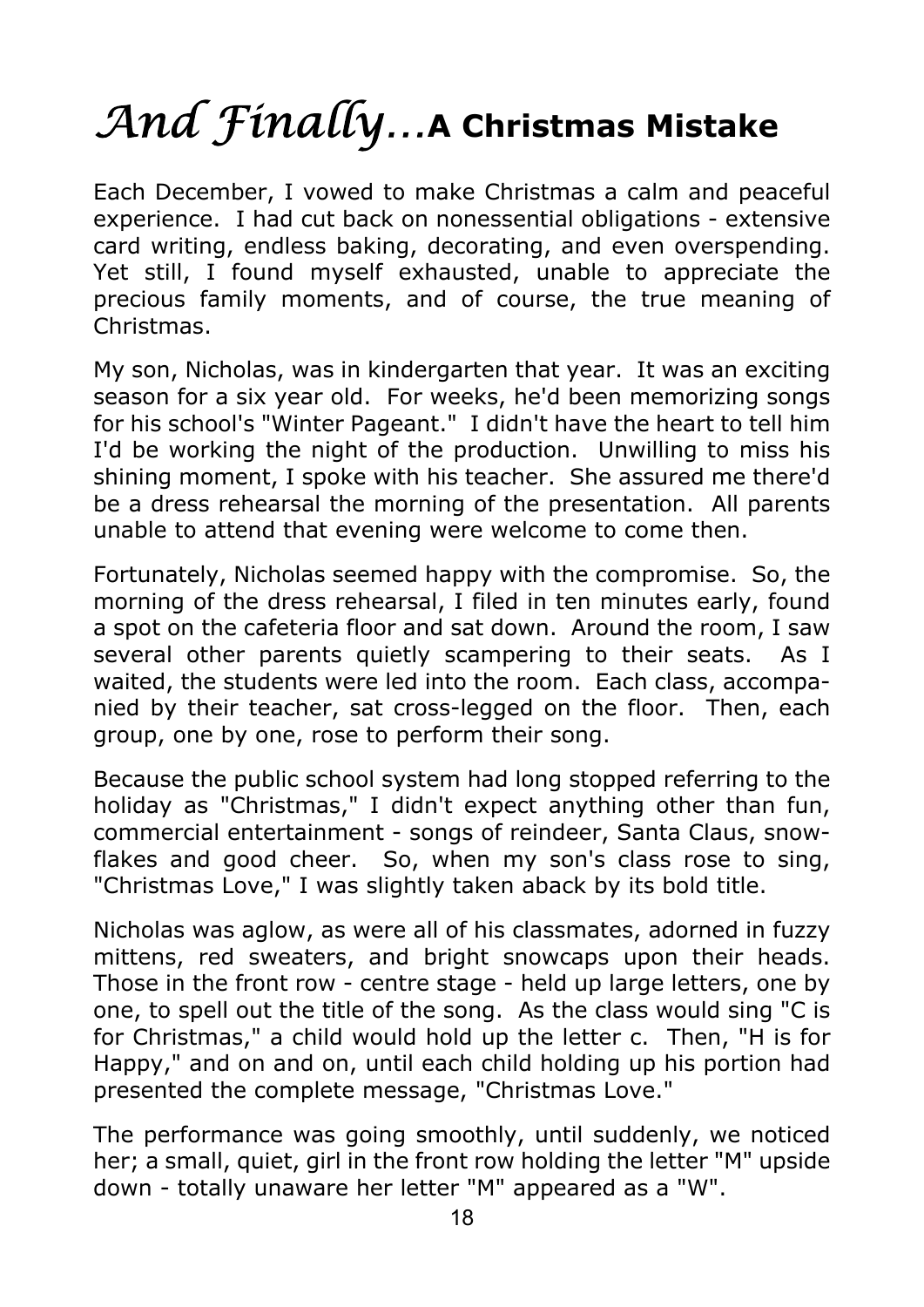The audience of 1st through 6th graders snickered at this little one's mistake. But she had no idea they were laughing at her, so she stood tall, proudly holding her "W".

Although many teachers tried to shush the children, the laughter continued until the last letter was raised, and we all saw it together.

A hush came over the audience and eyes began to widen.

In that instant, we understood - the reason we were there, why we celebrated the holiday in the first place, why even in the chaos, there was a purpose for our festivities.

For when the last letter was held high, the message read loud and clear:

#### **"CHRIST WAS LOVE"**

#### **And, I believe, He still is.**

 $\sim$  00 $\sim$ 

#### **And Absolutely Finally…**

*What do sheep say at Christmas?*

*Wool-tide Bleatings! or A Merry Christmas to Ewe!*



#### **Merry Christmas**

**and**

## **A Happy New year**

to all our readers from the Editors.